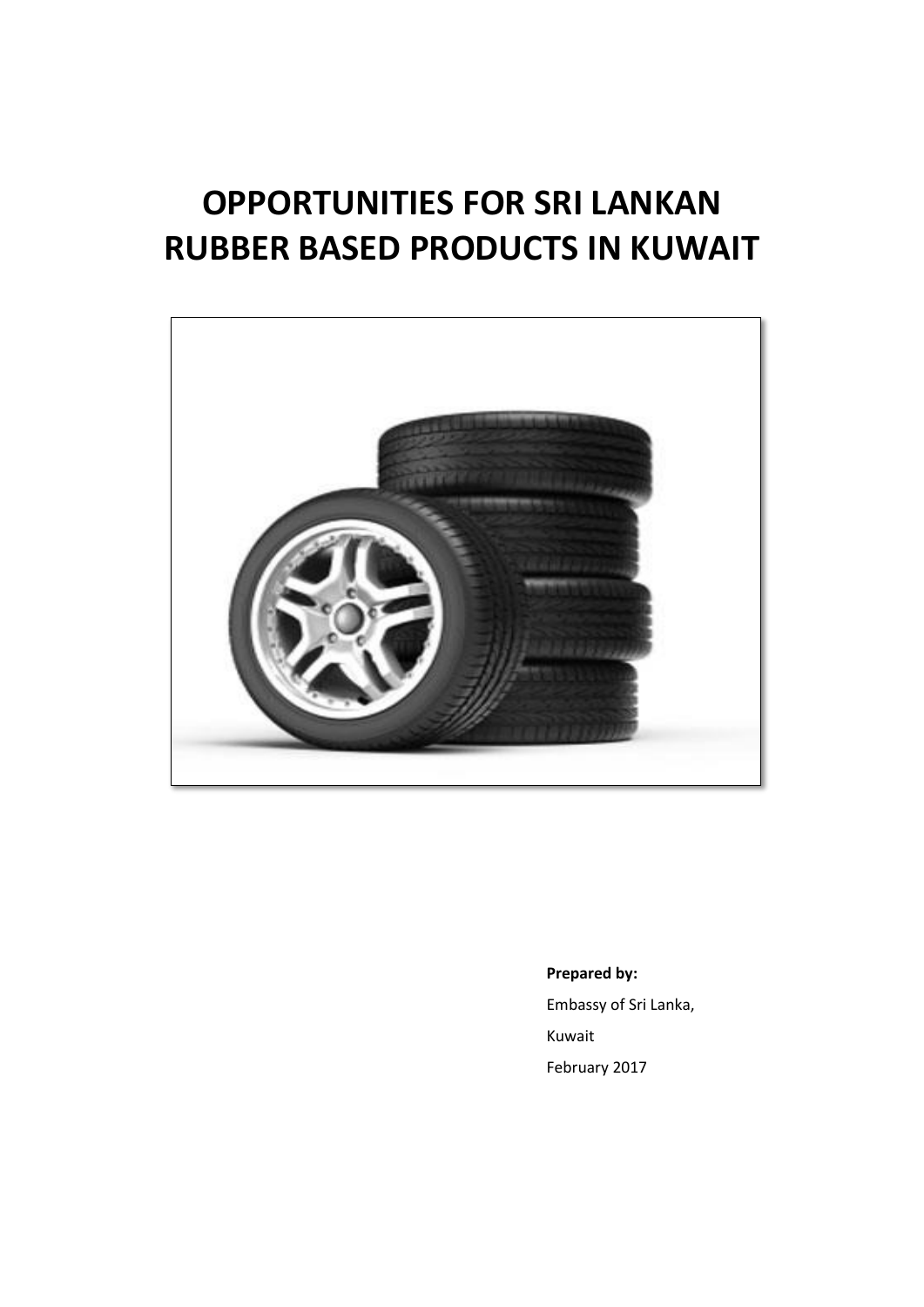# **CONTENTS**

| 1. |  |
|----|--|
| 2. |  |
|    |  |
|    |  |
|    |  |
|    |  |
|    |  |
|    |  |
|    |  |
|    |  |
|    |  |
|    |  |
|    |  |
|    |  |
|    |  |
|    |  |
|    |  |
|    |  |
| 3. |  |
| 4. |  |
| 5. |  |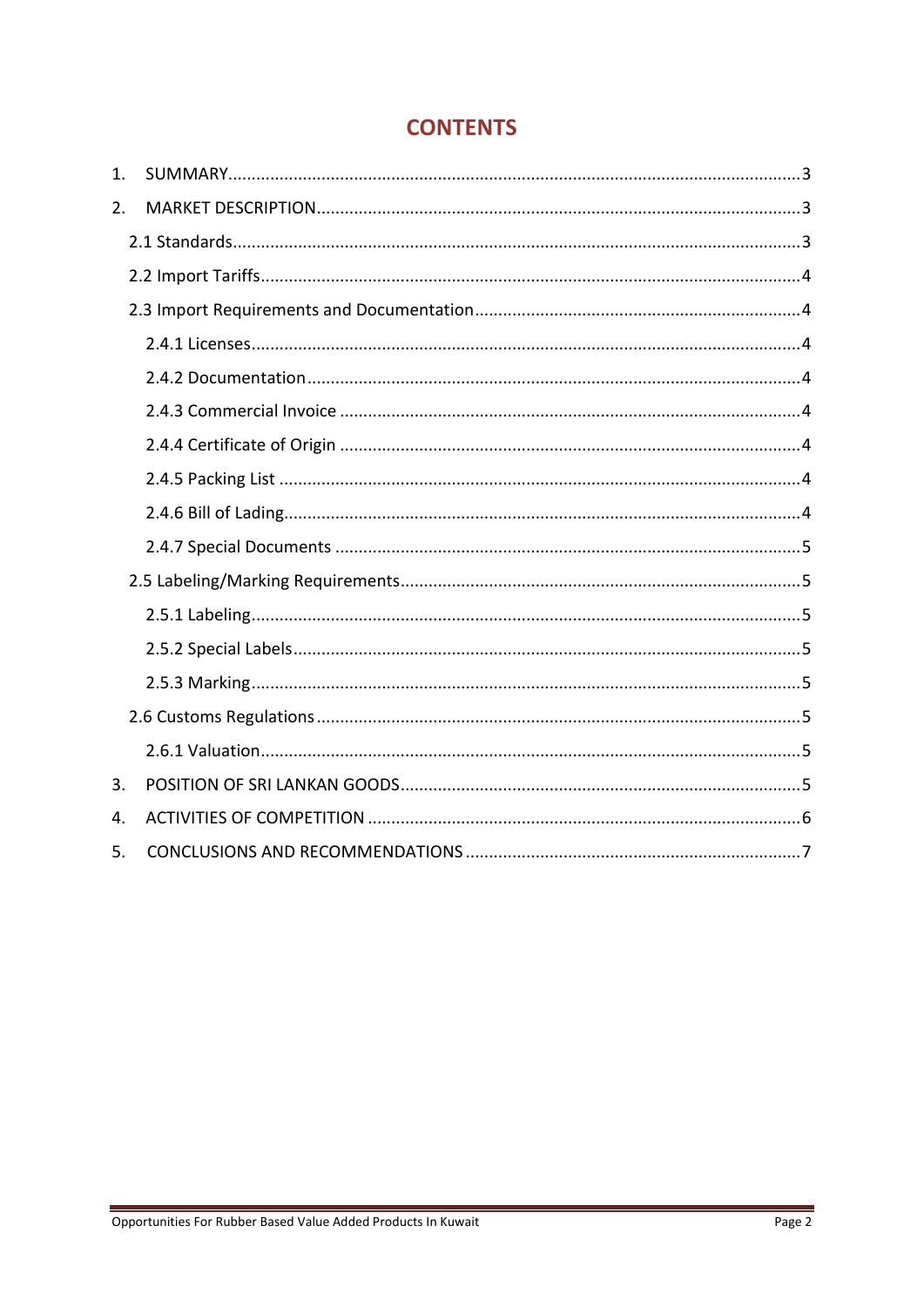### **1. SUMMARY**

Importation of Rubber and articles thereof to Kuwait shares 0.7 per cent of total imports of Kuwait with the value of US\$ 252,291 in 2015. Despite growth in 2010, 2011 and 2013 the demand of rubber products has been gradually decreased from US\$ 319,114 in 2011 to \$ 252,291 in 2015. Main rubber imports to Kuwait remain; New pneumatic tyres of rubber, Articles of vulcanised rubber, Tubes, pipes and hoses of vulcanised rubber, Articles of apparel and clothing accessories including gloves, mittens and mitts for all purposes of valcanized rubber, Conveyor or transmission belts or belting of vulcanised rubber, Hard rubber, Synthetic rubber and factice derived from oils, in primary forms or in plates, sheets or strip etc., Rods, bars, tubes, profiles and other forms of unvulcanised rubbe, Hygienic or pharmaceutical articles.

## **2. MARKET DESCRIPTION**

Kuwait's importation of pharmaceutical products mainly Western oriented. Main exporters of this sector remain Germany, US, France, UK, Switzerland, Italy, Ireland, Denmark, Gemgium, Saudi Arabia, Spain, Sweden, UAE, Jordan, Netherland, Austria, China and Japan. The main exporters of Rubber and articles thereof to Kuwait are Japan, China, ROK, US, Germany, Thailand, India, Malaysia, Italy, UK, Saudi Arabia and France. Japan's market share has been dropped down from \$ 122,040 in 2011 to \$ 58,025 in 2015 in parallel to the fall off the market during the period. However, on the contrary China's market share has shown dramatic increase during this period which stood from \$ 47,595 to \$ 51,638.





#### **2.1 Standards**

The government of Kuwait eliminated pre-shipment standards inspection under the International Conformity Certification Program (ICCP) and is currently working with the GCC Standards Organization (Riyadh) to develop a region-wide standards regime to replace the ICCP. The Standards and Metrology Department of the Public Authority for Industry governs Kuwait's standards.

*Source: Trade Map*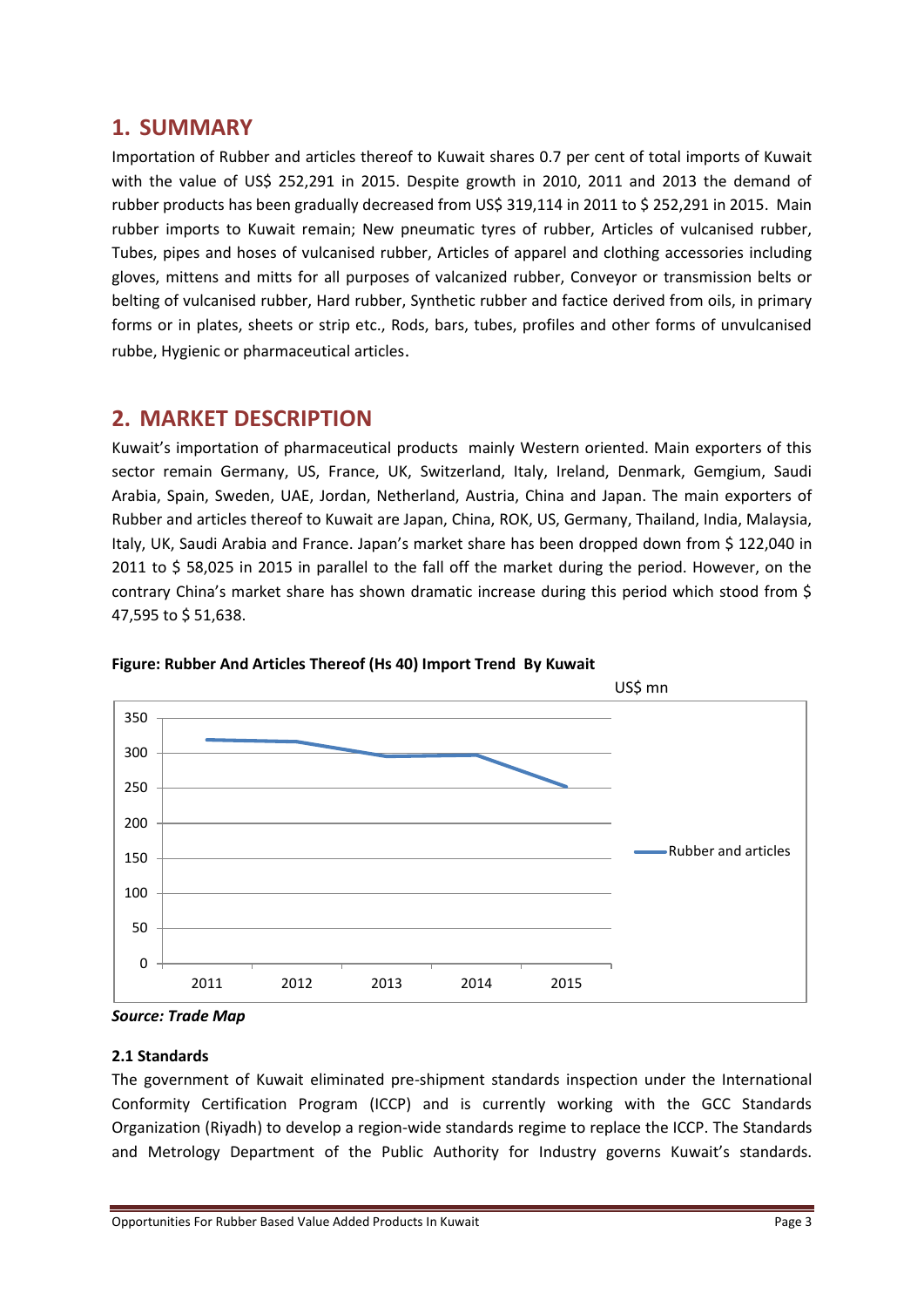Approximately 300 standards are currently being applied, with standards derived from U.S., EU, ISO, and GCC Standards.

In 2010, Public Authority of Industry (PAI) provided the GCC Standardization Organization (GSO) with feedback pertaining to the initiative introduced by Japan, Switzerland, and the United States regarding liberalizing trade in remanufactured goods. PAI affirmed no tariff barriers are being introduced.

#### **2.2 Import Tariffs**

Kuwait has officially approved the Single Customs Tariff on April 1, 2003, thereby setting a 5% import duty (CIF) on most goods with exemption for certain basic foodstuffs and medicines or medical items, which are duty free.

#### 2.**3 Import Requirements and Documentation**

#### **2.4.1 Licenses**

Importers apply for import licenses from the Ministry of Commerce and Industry, and must be registered with the Kuwait Chamber of Commerce and Industry (KCCI). Licenses are valid for one year, are renewable, and allow for multiple shipments. Various ministries and agencies also issue licenses for products, including firearms, explosives, pharmaceuticals, and wild or exotic animals. Only the local agent is authorized to clear items at Kuwait Customs by showing an official letter of representation as well as a letter by the end-user

#### **2.4.2 Documentation**

Kuwait documentation procedures require a commercial invoice, certificate of origin, packing list, and a bill of lading or airway bill to accompany all commercial shipments. Certain products may require additional licenses or certificates.

#### **2.4.3 Commercial Invoice**

One original and two copies are required, plus the certificate of origin. The invoice must contain an accurate description of the goods, marks and numbers, net and gross weights in metric measure, quantity, units, total value, and country of origin, and port and shipping information (name of vessel and transportation means). The invoice should be legalized by a local chamber of Commerce.

#### **2.4.4 Certificate of Origin**

One original and two copies are required. The certificate of origin should be legalized by a local chamber of Commerce.

#### **2.4.5 Packing List**

The packing list must provide detailed information on each item contained in any package and must be stamped with the company seal or stamp of the exporter or freight forwarder.

#### **2.4.6 Bill of Lading**

Three copies of the bill of lading are required. The bill of lading must show the name of the shipper, the name and address of the consignee, port of final destination, description of the goods, listing of freight and other charges, number of bills of lading in the complete set, and the acknowledgement signature that the carrier has confirmed receipt on board of the goods to be shipped. The import license holder's name must appear on the bill of lading, and he/she must be a Kuwaiti national.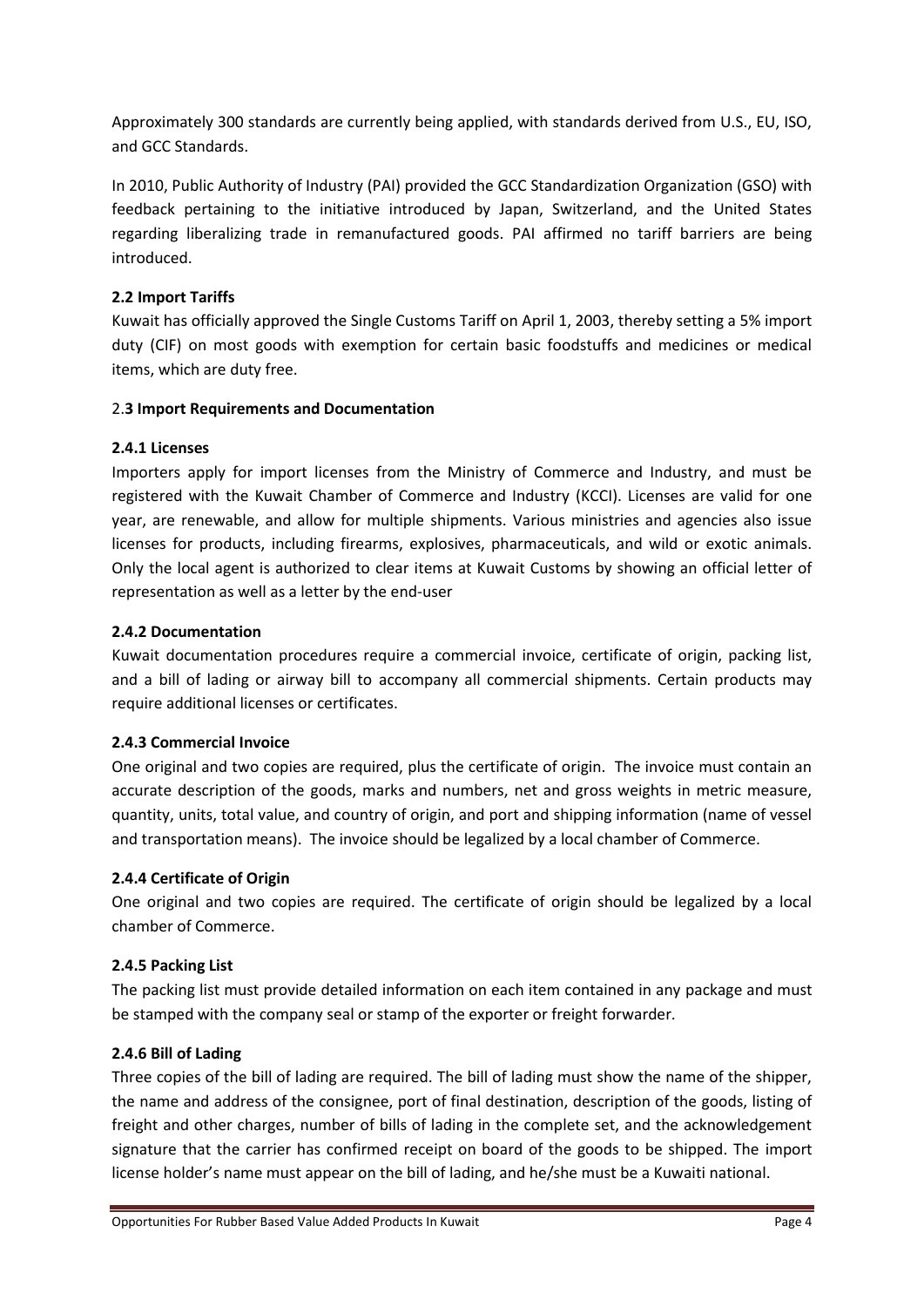#### **2.4.7 Special Documents**

Cosmetics, pharmaceuticals, and foodstuffs may require a certificate of free sale stating that the commodities in question are in free circulation in the country of export. The Food and Drug Administration can issue these certificates. Exporters should consult with the departments of health or commerce to determine whether that state (or the local municipality) can issue Certificates of Free Sale.

#### Certificate of Free Sale-Beauty and Health Products

Imports of cosmetics, beauty, and health products require a certificate proving that the manufacturer is licensed by an appropriate authority to produce the product, showing that the product and ingredients are safe for use, that the company complies with Good Manufacturing Practices (GMP) of the country of origin, and evidence that the product is scientifically safe when used as directed.

#### **2.5 Labeling/Marking Requirements**

#### **2.5.1 Labeling**

Labels stating country of origin must be shown on all imported goods in such a manner that cannot be removed or altered. Information appearing on the label must conform to the information listed in the shipping documentation (see above).

#### **2.5.2 Special Labels**

Pharmaceuticals: Pharmaceutical products must be labeled with the batch or lot number, production date, expiration date, content description, storage information, usage information, indications and contra indications for use, and reference to the pharmacopoeia standards used.

#### **2.5.3 Marking**

The outside marking on each package or container should identify the name of the shipper, the name and address of the consignee, the weight of the package, the number of the package if shipped as a part of a bulk shipment, and the country of origin.

#### **2.6 Customs Regulations**

#### **2.6.1 Valuation**

Kuwait applies five methods for determining customs valuation as per the WTO Customs Valuation Agreement (Article VII of the General Agreements on Tariffs and Trade). The first criterion is based on transaction value (the price actually paid or payable plus costs and expenses). For transaction value to be applied, the parties must be unrelated. If Kuwait Customs rejects this valuation method, other valuation means can be employed such as transaction value of identical or similar goods, valuation on FOB, or CIF values.

## **3. POSITION OF SRI LANKAN GOODS**

Sri Lanka stands No. 24 in the list with total value of \$ 1,511 exports in 2015. Main rubber based exports of Sri Lanka to Kuwait are New pneumatic tyres of rubber, retreaded or used pneumatic tyres of rubber, plates, sheets, strip, rods and profile shapes of vulcanized rubber etc. Sri Lanka's export has shown gradual increased from 2008.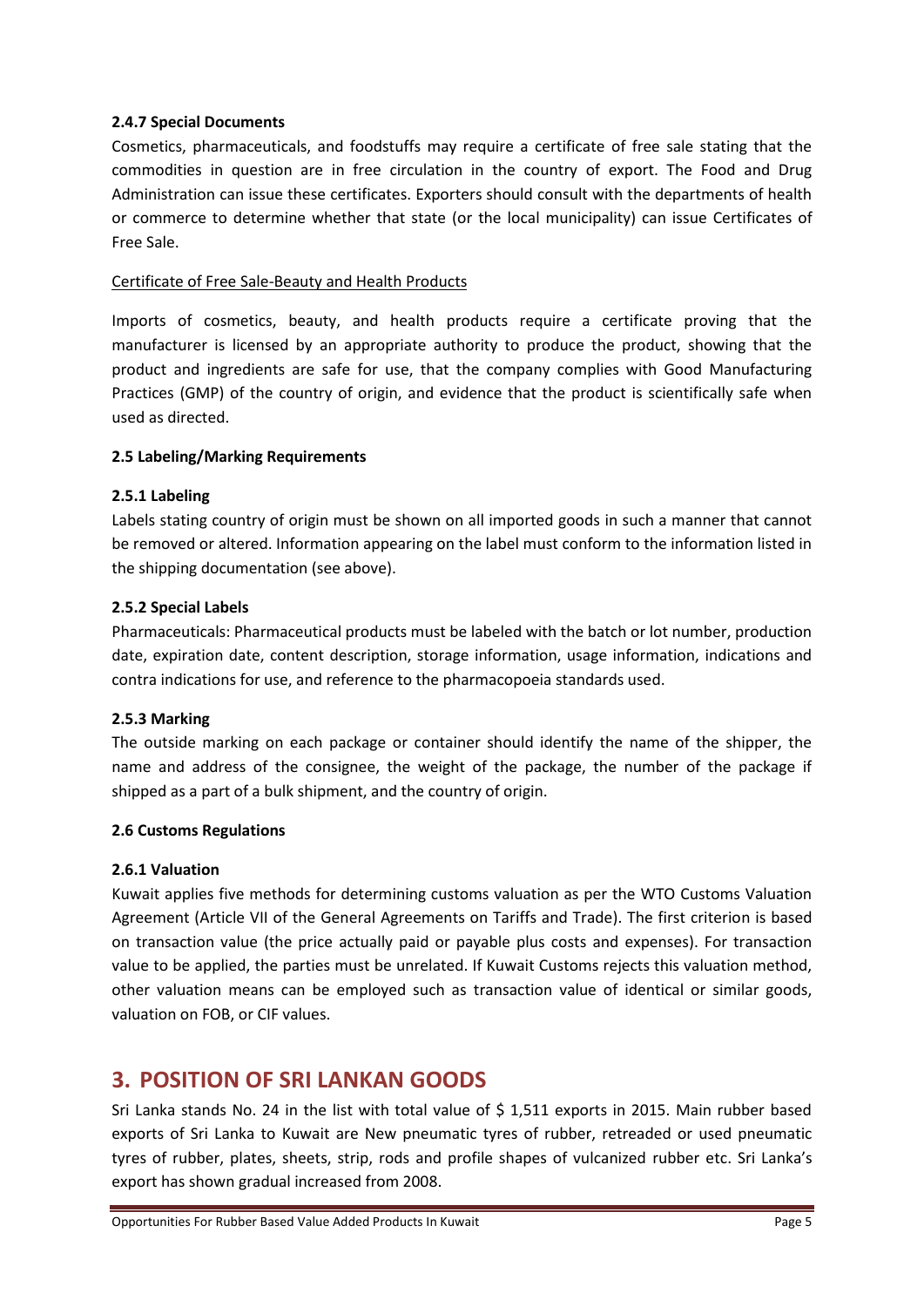|                |                                                                            |      |       |                | US \$ thousand |              |
|----------------|----------------------------------------------------------------------------|------|-------|----------------|----------------|--------------|
| <b>HS Code</b> | <b>Description</b>                                                         | 2012 | 2013  | 2014           | 2015           | 2016         |
| H.40119990     | New pneumatic tyres, of rubber, nes                                        | 642  | 636   | 320            | 364            | 207          |
| H.40129090     | Solid tyres, interchangeable tyre treads and<br>flaps, of rubber           | 150  | 234   | 216            | 206            | 191          |
| H.401162       | New pneumatic tyres, of rubber                                             |      |       | 207            | 240            | 179          |
| H.401163       | New pneumatic tyres, of rubber                                             |      |       | 76             | 144            | 49           |
| H.40129010     | Solid tyres, interchangeable tyre treads and<br>flaps, of rubber           | 13   | 33    |                | 50             | 42           |
| H.400811       | Plates, sheets strip, rods of vulcanized rubber                            |      |       |                | 13             | 32           |
| H.401610       | Other articles of vulcanized rubber other than<br>hard rubber              |      |       | 6              | $\overline{3}$ | 16           |
| H.401194       | New pneumatic tyres, of rubber                                             |      |       |                |                | 10           |
| H.401691       | Other articles of vulcanized rubber other than<br>hard rubber              |      |       | 18             |                | $\mathbf{1}$ |
| H.401390       | Inner tubes, of rubber                                                     |      |       |                | $\mathbf{1}$   | $\mathbf{1}$ |
| H.400819       | Plates, sheets strip, rods of vulcanized rubber                            | 137  | 91    |                | 96             |              |
| H.401519       | Articles of apparel of rubber                                              |      |       |                | 4              |              |
| H.40170090     | Hard rubber (eg. ebonite) in all forms; articles<br>of hard rubber         | 9    | 5     | $\overline{7}$ |                |              |
| H.40112010     | New pneumatic tyres, of rubber of a kind<br>used on buses or lorries       |      | 49    |                |                |              |
| H.401511       | <b>Surgical Gloves</b>                                                     |      | 16    |                |                |              |
| H.40119910     | New pneumatic tyres, of rubber, nes (excl. of<br>herring-bone, etc, tread) | 44   |       |                |                |              |
|                | <b>Total</b>                                                               | 995  | 1,015 | 567            | 1,121          | 728          |

#### **Table: Sri Lanka Export Statistics of Rubber Based Value Added Products to Kuwait**

*Source: Sri Lanka Export Development Board*

# **4. ACTIVITIES OF COMPETITION**

Some competitors such as UAE, Mexico, Poland, and Hungary whose total exports were less than Sri Lanka in 2008 has surpassed Sri Lanka by the end of 2015. The values of rubber exports of these countries to Kuwait in 2008 were; UAE \$ 646, Mexico \$ 491, Poland \$ 573 and Hungary \$ 585 while Sri Lanka's export value was \$ 660. By the end of 2015 these countries had reached \$ 3628, \$ 2,538, \$1689 and \$1606 respectively while Sri Lanka remains \$1511.